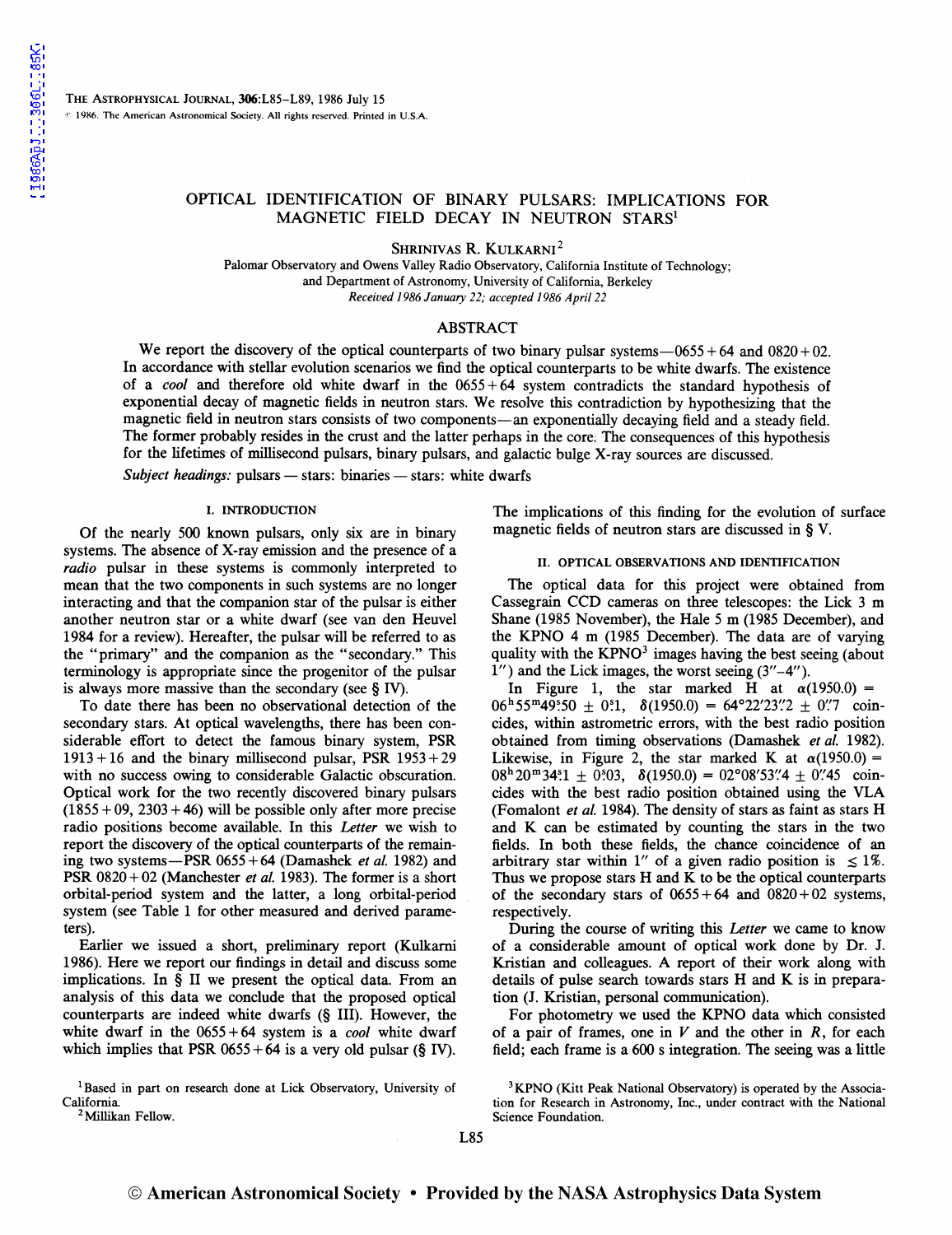TABLE 1 MEASURED AND DERIVED PARAMETERS

| Parameter                    | $0655 + 64$          | $0820 + 02$          |
|------------------------------|----------------------|----------------------|
| $P(s)$                       | 0.196                | 0.865                |
| $DM (cm^{-3} pc) \dots$      | 8.0                  | 23.7                 |
| $P/2 \dot{P}$ (yr)           | $3.6 \times 10^9$    | $1.1 \times 10^{8}$  |
| $\tau_{\rm m}$ (yr)          | $4.6 \times 10^7$    | $1.1 \times 10^{7}$  |
| $P_{\text{orb}}$ (days)      | 1.03                 | 1232.3               |
| $M_{\rm sec}$ $(M_{\odot})$  | $-0.7$               | 0 <sup>3a</sup>      |
| $E_{B-V}$                    | 0.045                | 0.028 <sup>b</sup>   |
| $m_R$                        | 22.1                 | 22.8                 |
| $V - R$                      | 0.1                  | $-0.2$ :             |
| $T_{\rm BB}$ (K)             | $\sim 8 \times 10^3$ | $\geq 2 \times 10^7$ |
| $d$ (pc) $\dots \dots \dots$ | $640^a$              | 1920 <sup>a</sup>    |
| $M_R$                        | 13.1                 | 11.4                 |
| $M_{\rm bol}$                | 13.3                 | $\leq 9.35^{\circ}$  |
| $\tau_c$ (yr)                | $2 \times 10^9$      | $1 \times 10^{7a}$   |

<sup>a</sup>Assumed values (see text).

<sup>b</sup>Determined from H<sub>I</sub> emission data (Heiles and Habing 1974).

better than 1"2 (FWHM). Sky transparency was in general excellent except for a patch of cirrus which appears to have affected observations of the  $0820 + 02$  field (see below). A software package (DAOPHOT) developed by P. Stetson of the Dominion Astrophysical Observatory was used to process the data. The typical 1  $\sigma$  errors in the instrumental magnitudes are  $\sim 0.05$  mag. Flux-standard stars in a KPNO CCD standard field, NGC 7790 (Christian et al. 1985), were used to convert the instrumental magnitudes to  $R$  and  $V$  magnitudes. The KPNO filter system is discussed by Christian et al. (1985); basically, " $V$ " refers to Johnson  $V$  and " $R$ " to Kron-Cousins  $R$ . In order to convert the  $V$  and  $R$  magnitude to a physically meaningful unit (Jansky) we used the absolute calibration of Bessel (1979).

Special steps had to be taken to obtain the instrumental magnitudes of star H owing to its close proximity to a galaxy (see Fig. 1). For each frame, we first masked out a circle of radius 1" centered on the pulsar. GASP, a surface photometry package developed by M. Cawson of the Steward Observatory, was used to fit a set of elliptical annuli centered on the



FIG. 1.-KPNO R-frame of 0655+64 field. North is up, and east is to the right. The field is a square of side 76".4. Star H is the proposed optical candidate of the secondary in the 0655+64 system. The fuzzy object to the west of star H with  $\Delta \alpha = -2$ .  $\Delta \delta = 0$ .  $4$  could, in principle, be considered to be a valid optical counterpart of the pulsar system. We reject this association since a quantitative analysis of the data shows that the object is an elliptical galaxy.

L86

1986ApJ...306L..85K

© American Astronomical Society • Provided by the NASA Astrophysics Data System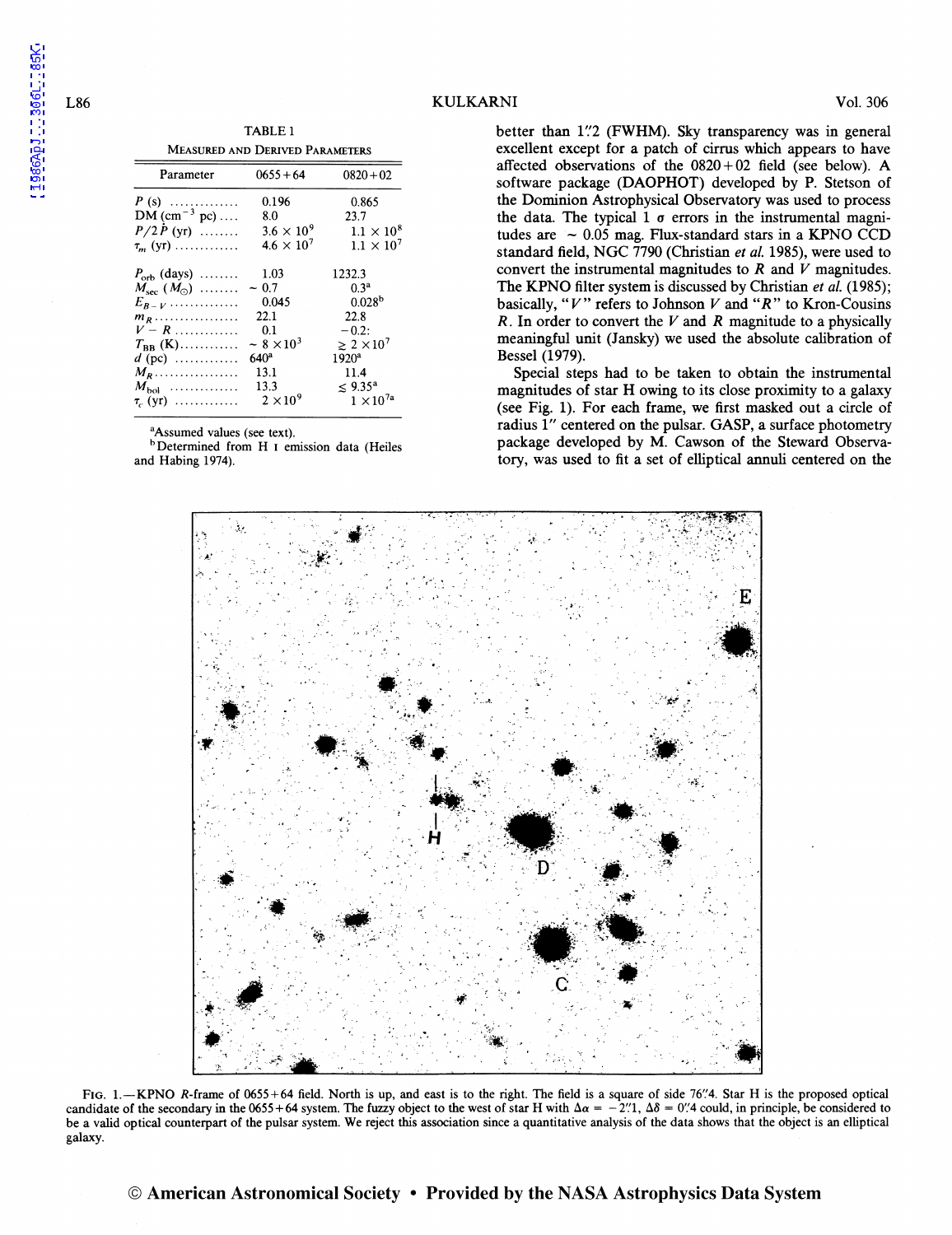[1986ApJ...306L..85K](http://adsabs.harvard.edu/abs/1986ApJ...306L..85K)

1986ApJ...306L..85K



FIG. 2.-KPNO R-frame of 0820+02 field. North is up, and east is to the right. The field is a square of side 76".4. The proposed optical candidate for the secondary of the  $0820+02$  system is star K.

galaxy. The resulting fit was then used to estimate the increase in the sky level in the pixels centered around the pulsar. In Table 1, we present the corrected magnitude and the color index. For both the candidates we have ignored any corrections due to reddening since the estimated  $E_{B-V}$  (see Table 1) is comparable to the photometric errors.

Our data for  $0820 + 02$  appears to have suffered from temporal variations in transparency due to a cirrus patch. The mean  $V-R$  of the stars in this field is  $\sim 0.47$  mag smaller than that of the  $0655 + 64$  field. Despite this complication one point is clear: star K, unlike star H, is very blue; in particular, the  $V - R$  of star K is smaller than that of the field stars in the  $0820 + 02$  frame by  $\sim 1$  mag! Assuming that the mean  $V - R$  in both the fields is the same, we find  $V - R$  for star K is  $\sim -0.2$  mag. Preliminary MMT spectroscopic observations confirm the blue nature of star K (J. Leibert and H. Spinrad, personal communication).

#### III. DISTANCES AND NATURE OF THE SECONDARY STARS

Estimates of distances to these systems are critical before further interpretation is possible. Distances to pulsars with no H n regions along the line of sight can be obtained by assuming a mean electron density of  $0.025 \text{ cm}^{-3}$  (Lyne, Manchester, and Taylor 1985). From the measured DM (see Table 1) the nominal distance to PSR  $0655 + 64$ and PSR  $0820 + 02$  is 320 pc and 950 pc, respectively. Lyne, Manchester, and Taylor (1985) assert that such estimates probably have a typical error of a factor of 1.5 and a maximum error of a factor of 2. VLBI parallax measurements for two nearby pulsars (PSR  $0823 + 26$  and PSR  $0950 + 08$ ) which have dispersion measures comparable to our pulsars confirm this assertion (Gwinn *et al.* 1986).

For the  $0655 + 64$  system, the mass of the secondary inferred from timing and scintillation data is about  $0.7 M_{\odot}$ (Lyne 1985)—closely equal to the mass of a typical field white dwarf. Given our distance estimate, star H is too faint to be a main-sequence star. A white dwarf with a standard radius of  $10^{-2}$   $R_{\odot}$  will satisfy the measured  $m_R$  and  $V-R$  for  $T_{\rm BB}$  = 5500 K,  $d = 320$  pc or  $T_{BB} = 8000$  K,  $d = 640$  pc or  $T_{BB} \approx$  $10^4$  K,  $d = 960$  pc; here  $T_{BB}$  is the blackbody temperature and *d* is the distance. The first and last choice basically define the extreme limits allowed by the errors in photometry (i.e., the color temperature). The constraints imposed by the DM lead us to conclude  $T_{\text{BB}}$  < 8000 K. Pending detailed spectro-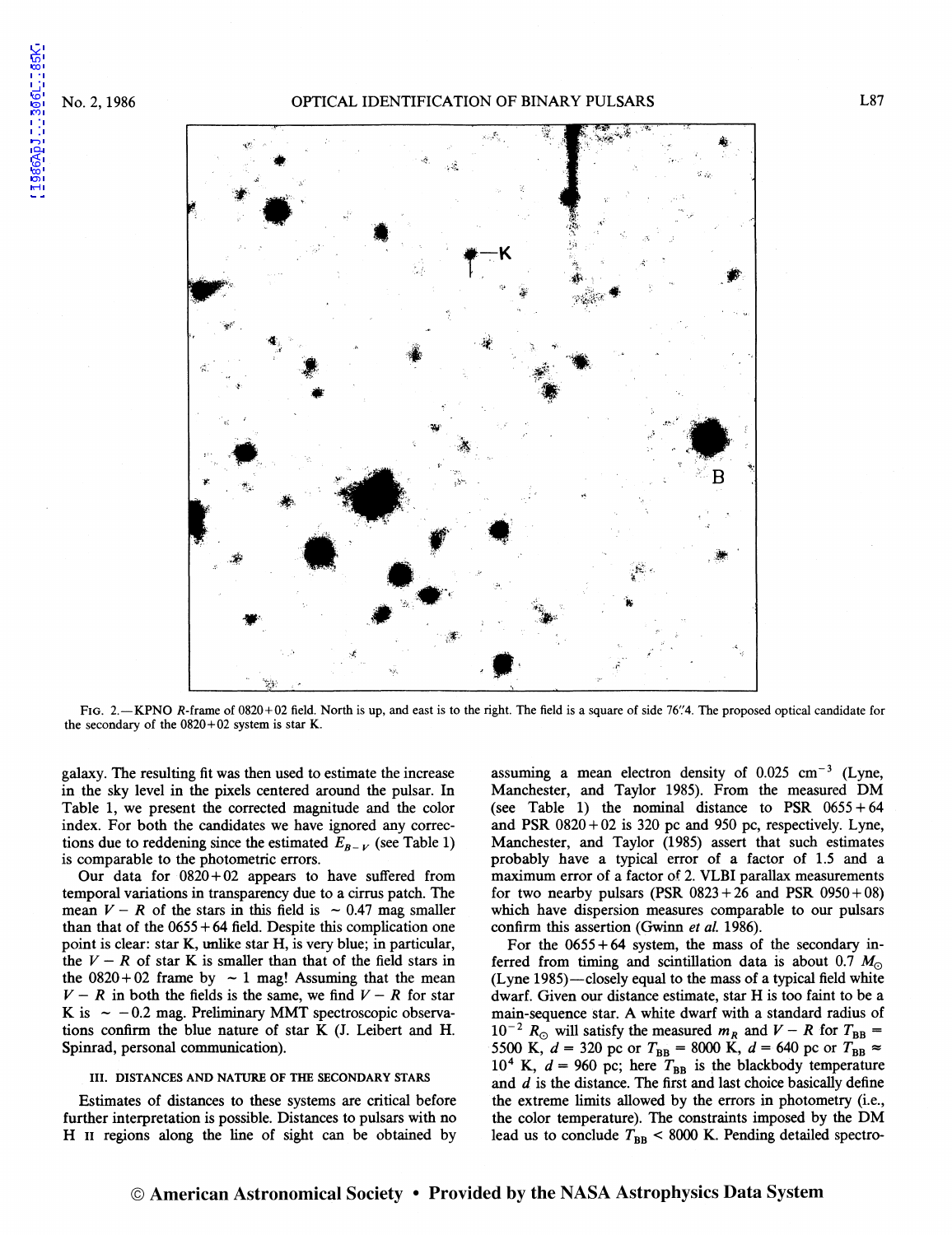scopic data (now in progress) we adopt the second choice and keep in mind that the true values of  $T_{BB}$  and d are probably somewhat smaller than our adopted values.

The measured mass function of  $0820 + 02$  leads to a lower limit of 0.2  $M_{\odot}$  for the mass of the secondary star (Manchester *et al.* 1983). This rules out all main-sequence stars earlier than MS. The extremely blue color of star K rules out the rest of the main sequence. The data are well fitted by a hot, white dwarf of standard radius  $(10^{-2} R_{\odot})$ . The measured  $V - R$  is consistent with  $T_{\rm BB} \approx 2 \times 10^{4}$  K. A precise estimate of  $T_{BB}$  requires U and B measurements since  $V - R$ is an insensitive temperature indicator for hot stars.

For stars as hot as star K, the optical flux rises only linearly with  $T_{BB}$  and hence the distance estimate is even less sensitive to the adopted  $T_{BB}$ . For  $T_{BB} = 2 \times 10^4$  K,  $d \approx 1890$  pc, which is consistent with the dispersion measure estimate. Incidentally, with optical measurements (in the blue) it will be possible to measure  $d$  to better than 10%. This will increase the number of pulsars with distance estimates that are independent of DM.

### IV. AGES OF PULSARS AND WHITE DWARFS

Further interpretation of our data requires an understanding of the formation and evolution of binary pulsars, which we now proceed to review (see van den Heuvel 1984 for a comprehensive review). The currently accepted scenario for  $0655 + 64$  starts off with a binary system consisting of a primary with  $M > 8$   $M_{\odot}$  and a second with 4  $M_{\odot} < M <$ 8  $M_{\odot}$ . The primary quickly evolves to become a neutron star. At some later point, the secondary evolves and becomes a red giant and as a result mass and angular momentum are transferred to the primary. At the end of the accretion phase, the secondary is a hot white dwarf and the primary is a spun-up radio pulsar. The currently favored model for PSR  $0820 + 02$ starts off with a white dwarf primary and a low-mass main sequence ( $M < 1.2$  M<sub>o</sub>) secondary. Mass transfer increases the orbital separation as well as the mass of the primary. The primary is converted to a neutron star when its mass exceeds the Chandrashekar limit.

Despite the vast differences between the two scenarios the important point is that the neutron star is always older than the secondary; here the ages refer to the time since the collapse to the degenerate state. Several time scales can be inferred from observations:

### a) *Tc, the "Cooling" Age of White Dwarfs*

It is now an accepted fact that white dwarfs shine by radiating away their internal heat (see Shapiro and Teukolsky 1983, chap. 4). Using the cooling curve of Then and Tutukov (1984) for a 0.6  $M_{\odot}$  white dwarf, we obtain  $\tau_c \approx 2 \times 10^9$  yr for star H. For star K, our estimate of  $\tau_c$  is as good as our guess of  $T_{BB}$  (§ III). Our limited data is not inconsistent with a cooling time as short as 10<sup>7</sup> yr (note that since  $\tau_c \propto M^{-2.5}$ , star K cools faster than given by the cooling curve of Then and Tutukov 1984). In Table 1 we have adopted the lowest value of  $T_{BB}$  consistent with data (§ III).

# b)  $\tau_p$ , the "Spin-Down" Age of Pulsars

Theoretical models for pulsars assume a rotating, magnetized neutron star. The radiated energy loss depends upon P, the present-day rotation period, the strength of the magnetic field and possibly  $\alpha$ , the angle between the magnetic and rotation axes. The torque is assumed to be  $\alpha P^{-n}$ , where *P* is the present period and *n* is the "braking index." If the energy loss is by magnetic dipole radiation, then  $n = 3$ —close to the observed value of 2.5. Within the framework of the dipole approximation, the present magnetic field can be evaluated from *P* and *P* (see Manchester and Taylor 1977). If the dipole magnetic field does not decay with time then the period evolution of the pulsar is implicitly specified by the equation

$$
t=\frac{P}{(n-1)\dot{P}}\bigg[1-\bigg(\frac{P_i}{P}\bigg)^{n-1}\bigg],
$$

where *t* is the present time and  $P_i$  is the period at  $t = 0$  (i.e., birth). Thus if  $P_i \ll P$  then *t*, the true age of the pulsar, is equal to  $\tau_p = P/2P$ , the spindown age of the pulsar. The value of  $\tau_p$  for PSR 0655 + 64 is 3.6  $\times$  10<sup>9</sup> yr and 1.1  $\times$  10<sup>8</sup> yr for PSR  $0820 + 02$ .

## c)  $\tau_m$ , the "Magnetic" Age of Pulsars

The progenitors of single pulsars are supposed to be massive main-sequence stars. In contrast to the progenitors, pulsars have a larger scale height. The observed z-height and velocity dispersion yield a "kinematic" age,  $\tau_z \approx 10^6$  yr for pulsars (see Manchester and Taylor 1977 for further details). In contrast, the spin-down age for one-third of the pulsars exceeds 10<sup>7</sup> yr and  $\sim$  5% of the pulsars have  $\tau_p > 10^8$  yr. In order to resolve the inconsistency between  $\tau_z$  and  $\tau_p$  a hypothesis has been introduced: the surface magnetic field exponentially decays with an e-folding time scale,  $\tau_d$ . Estimates of  $\tau_d$  are somewhat model dependent and range from about  $4.5 \times 10^6$  yr (see Manchester and Taylor 1977) to 9  $\times$  10<sup>6</sup> yr (Lyne, Manchester, and Taylor 1985); we adopt the latter value. Binary pulsars, besides being older than single pulsars, also have lower magnetic field strengths. This fits the magnetic field decay hypothesis very nicely (Taam and van den Heuvel 1986). In the framework of the alternative, less popular hypothesis of torque decay as a result of gradual alignment of the two axes, one has to make additional ad hoc assumptions to explain binary pulsars. The rapid decay of the magnetic field results in a spuriously large  $\tau_p$ . Additionally, the rapid decay of the field restricts the lifetime of the *pulsar*  phase to  $\leq 10^7$  yr since radio emission ceases when  $B_{12}/P^2$  $\leq 0.2$ ; here  $B_{12}$  is the present surface field strength in units of  $10^{12}$  G. Observationally, the inferred magnetic field of young pulsars appear to tightly cluster around  $10^{12}$  G. Thus within the framework of the field-decay hypothesis,  $\tau_m =$  $-\tau_d \ln(B_{12})$ , the "magnetic age," is in fact equal to the age of the pulsar. The values of  $\tau_m$  for PSR 0655 + 64 and PSR  $0820+02$  are  $4.6 \times 10^7$  yr and  $1.1 \times 10^7$  yr, respectively.

If we believe the evolutionary scenario reviewed above, the theories of cooling of white dwarfs, and the hypothesis of decay of neutron star surface magnetic fields then  $\tau_m > \tau_c$ , rigorously. For  $0820 + 02$  system, this inequality appears to be obeyed. However, the inequality fails by two orders of magnitude for 0655 + 64 system where our various estimates are on sure footings. Hence for at least this system, *either the white dwarf has cooled much faster than predicted by theory or the surface magnetic field of the pulsar has decayed much slower* 

© American Astronomical Society • Provided by the NASA Astrophysics Data System